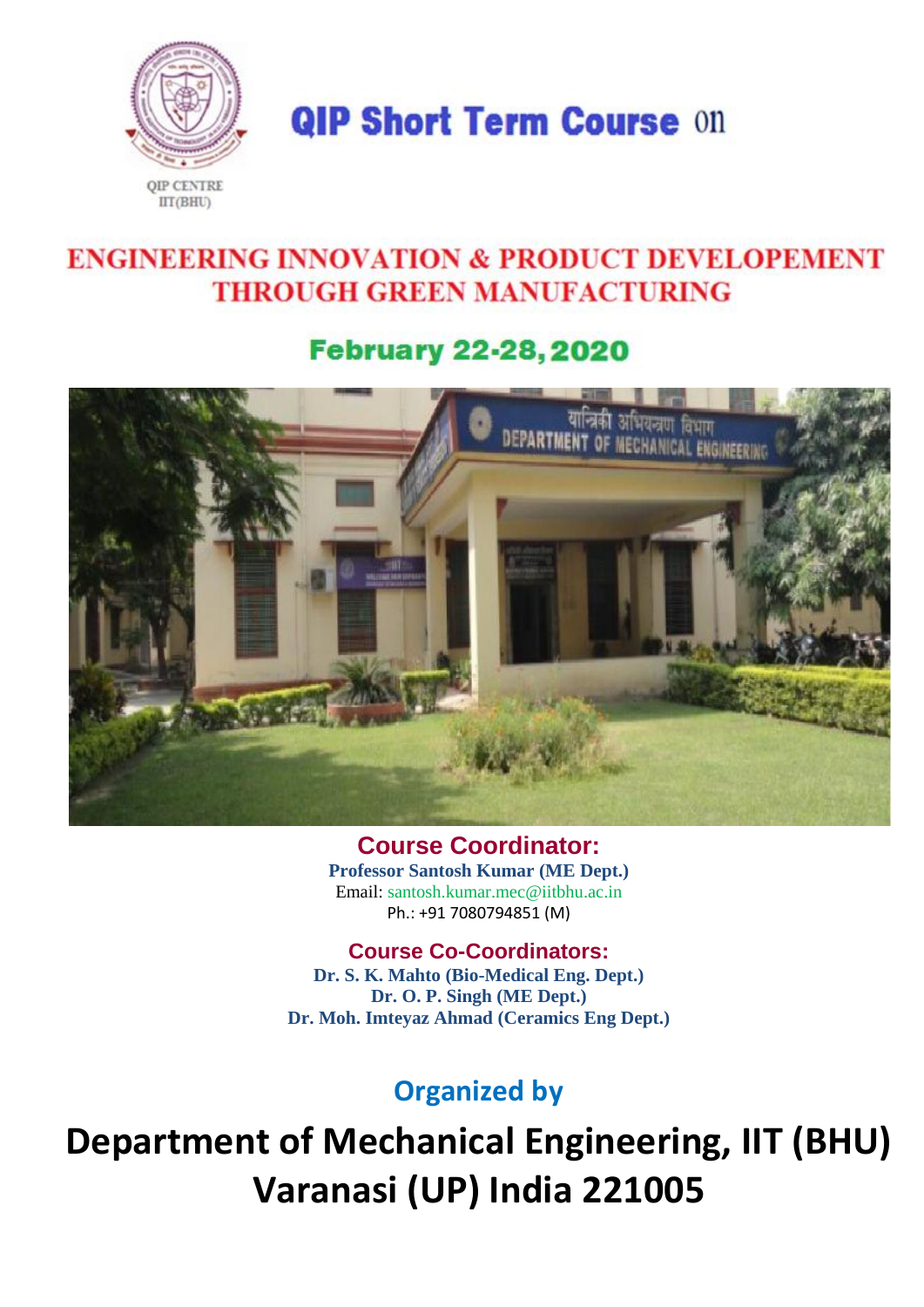#### **Objective of the course:**

Global competitiveness and continued development of Indian economy require a strong national effort through innovative research & development, emerging green manufacturing technology converts natural resources into useful products keeping in mind sustainable manufacturing ecosystem(economic, societal needs &Environment).The QIP course on Engineering innovation & product development through Green Manufacturing' will focus on theory & practical contents of innovative product development & manufacturing converting digital manufacturing, computer Aided Design, Topology & Optimization, bio-medical devices, micro-electronics, pharmaceutics, ceramics etc.in an innovative manner.

#### **Course Content:**

- **1. Introduction to Green Manufacturing (GM): Social, Business & Policy Environment, principles of GM (1.1**‐**1.2)**
- **2. Innovation & Product Design & development & 3D Printing (2.1**‐**2.4)**
- **3. Digital Manufacturing &Computer Aided Design (3.1**‐**2.3)**
- **4. Topology & Optimization (4.1**‐**4.2),**
- 5. **Applications & case studies (bio**‐**medical devices, micro**‐**electronics, pharmaceutics, ceramic etc.) (5.1**‐**5.3)**

#### **Target Audience:**

Faculty members of University / Engineering colleges approved by AICTE working in the Dept. Of MechanicalEngineering/Metallurgical, Materials science, Ceramic Engineering, Physics, Chemistry / Mathematics and other allied departments related to the mentioned area are eligible to attend the course.

**Venue:**Additive Manufacturing Laboratory, Department of Mechanical engineering/ ABLT-1, IIT (BHU) Varanasi

**How to Register:**No registration fee will be charged from the participants. Registration in the program is on **First Come First Serve** basis. To register visit& fill: <https://forms.gle/BdrdsAToMAaEShPw8>

#### **Registration Process**

By Email – Scanned copy of the filled inapplication form duly endorsed by the forwarding authority to be mailed at santosh.kumar.mec@itbhu.ac.in by Dec 28, 2019. Application format is given inthis brochure. The participants have to send a demand draft for Rs. 2000 /- drawn on any nationalized bank in favor of "Registrar, IIT (BHU), Varanasi" to the course coordinators by Dec 25, 2019 as a caution fee for confirmation of their participation. The cautionfee will be returned only if the participant joins the course and attends the full course.

#### **Accommodation:**

Limited number of Participants (30) from AICTE approved engineering institutions will be eligible for to and fro railway fare via shortest route in III AC class and free lodging and boarding in the Institute guest house/hostels during course period. Candidates attending the course in full only will be eligible for TA. For all other participants no TA will be paid by IIT (BHU) Varanasi.

#### **Speakers:**

Subject experts will be drawn from premier institution like IITs, NITs, IISc and other reputed research institutes /DRDO-CSIR Laboratory etc.

#### **About Varanasi:**

The holy city of Varanasi is the oldest living city in the world which is also known as the Capital of the Spiritualistic world. The city has a great historical and cultural importance. This religious and cultural capital of India is situated at the bank of the holy river Ganges and is famous for temples of Lord Shiva, Buddha (Sarnath) and SankatMochan etc. Varanasi is the premiere & mostly place of oriental learning and simultaneously keeping pace with modern advanced knowledge. The vibrant city with its multiple dimensions of knowledge and liberation has a magnetic attraction for people all over the world.

#### **About Institute:**

The Indian Institute of Technology (Banaras Hindu University) owes its existence to MahamanaPandit Madan Mohan Malviya, Bharat Ratna-the founder of the first residential university of modern India, the Banaras Hindu University. The three of the erstwhile engineering colleges of BHU, namely BENCO, MIN-METand TECHNO, were merged to form the Institute of Technology (IT-BHU) in 1968 to provide an integrated educational base. The IT-BHU has been admitting students through the JEE conducted by the IIT's since 1972, and has been consistently ranked amongst the top few engineering institutions of the country. IT-BHU became IIT (BHU) in June 29, 2012 by an Act of Parliament. The Institute has maintained high academic standard since its inception. It has turned out luminary engineers and administrators who served the nation with great distinction. ME department is oldest one which started in 1919.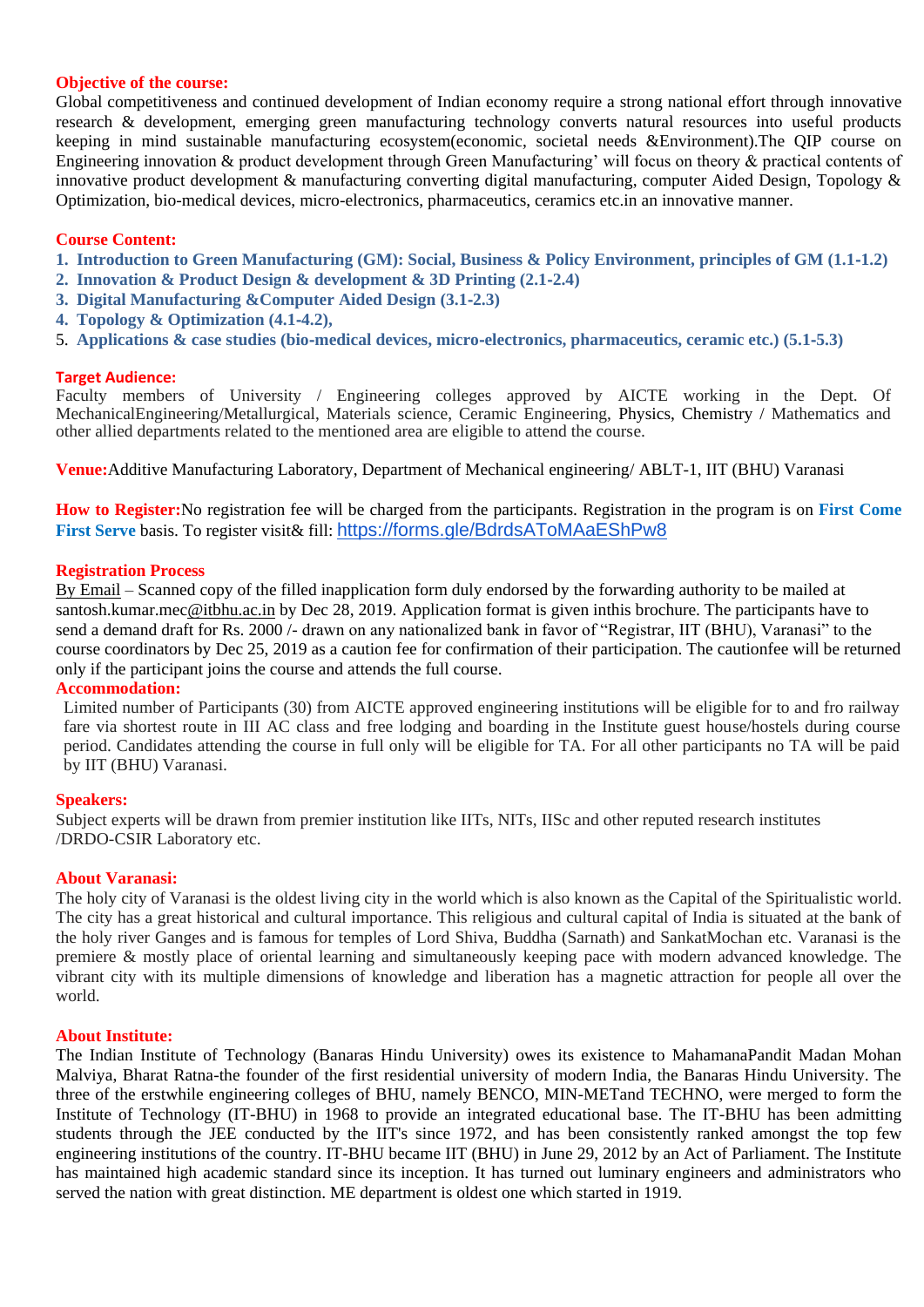#### **How to Reach:**

The city of Varanasi is well connected by road, rail and air with all the important cities of India. Regular flights are there from Varanasi to Delhi, Mumbai, Chennai, Hyderabad, Bangalore, Kolkata, Khajuraho and Lucknow. The IIT (BHU) campus is about 12Km from Varanasi Cantt and 20Km from Mughalsarai railway station and 38 Km from the Babatpur (Varanasi) airport.

| <b>Dates/TIME</b> | 10.00 to 11.30AM | 11.30 to 12.00PM | 12.00 to 1.30PM | 1.30 PM to 2.30PM | 2.30 PM to 4.00PM | 4.15PM to 4.30PM |
|-------------------|------------------|------------------|-----------------|-------------------|-------------------|------------------|
| <b>Feb 22</b>     | $\mathbf X$      |                  | $\mathbf x$     |                   | Registration $&$  |                  |
| <b>SAT</b>        |                  |                  |                 |                   | Inaugural         |                  |
| <b>Feb 23</b>     | <b>LEAVE</b>     |                  | <b>LEAVE</b>    |                   | <b>LEAVE</b>      |                  |
| <b>SUN</b>        |                  |                  |                 |                   |                   |                  |
| <b>Feb 24</b>     | Session 1        |                  | Session 2       |                   | Session 3         |                  |
| <b>MON</b>        | Topic 1.1        |                  | Topic 1.2       | <b>LUNCH</b>      | Topic 2.1         |                  |
|                   | (SK)             | <b>TEA BREAK</b> | (DRDL/DRDO)     | <b>BREAK</b>      | (SK)              | <b>TEA BREAK</b> |
| <b>Feb 25</b>     | Session 4        |                  | Session 5       |                   | Session 6         |                  |
| TUE               | Topic 2.2        |                  | Topic 2.3       |                   | Topic 2.4         |                  |
|                   | (SK)             |                  | (HTB)           |                   | (CS)              |                  |
| <b>Feb 26</b>     | Session 7        |                  | Session 8       |                   | Session 9         |                  |
| <b>WED</b>        | Topic 3.1        |                  | Topic 3.2       |                   | Topic 3.3         |                  |
|                   | (KS)             |                  | (SK)            |                   | (KS/SK/SKM)       |                  |
| <b>Feb 27</b>     | Session 10       |                  | Session 11      |                   | Session 12        |                  |
| <b>THU</b>        | Topic 4.1        |                  | Topic 4.2       |                   | Topic 5.1         |                  |
|                   | (YKR/DG)         |                  | (DG)            |                   | (OPS)             |                  |
| <b>Feb 28</b>     | Session 13       |                  | Session 14      |                   | Valediction       |                  |
| <b>FRI</b>        | Topic 5.2        |                  | Topic 5.3       |                   |                   |                  |
|                   | (SKM)            |                  | (IMA)           |                   |                   |                  |

#### **Course schedule:**

### **Chief Patron:**

Prof. PramodKumarJain, Director Indian Institute of Technology (Banaras Hindu University) India

**Patron:**

Prof. S. K. Srivastava, Chairman QIP Centre IIT (BHU)

**Chairman:**

Prof. A. P Harsh, Dept. of Mechanical Eng. IIT (BHU)